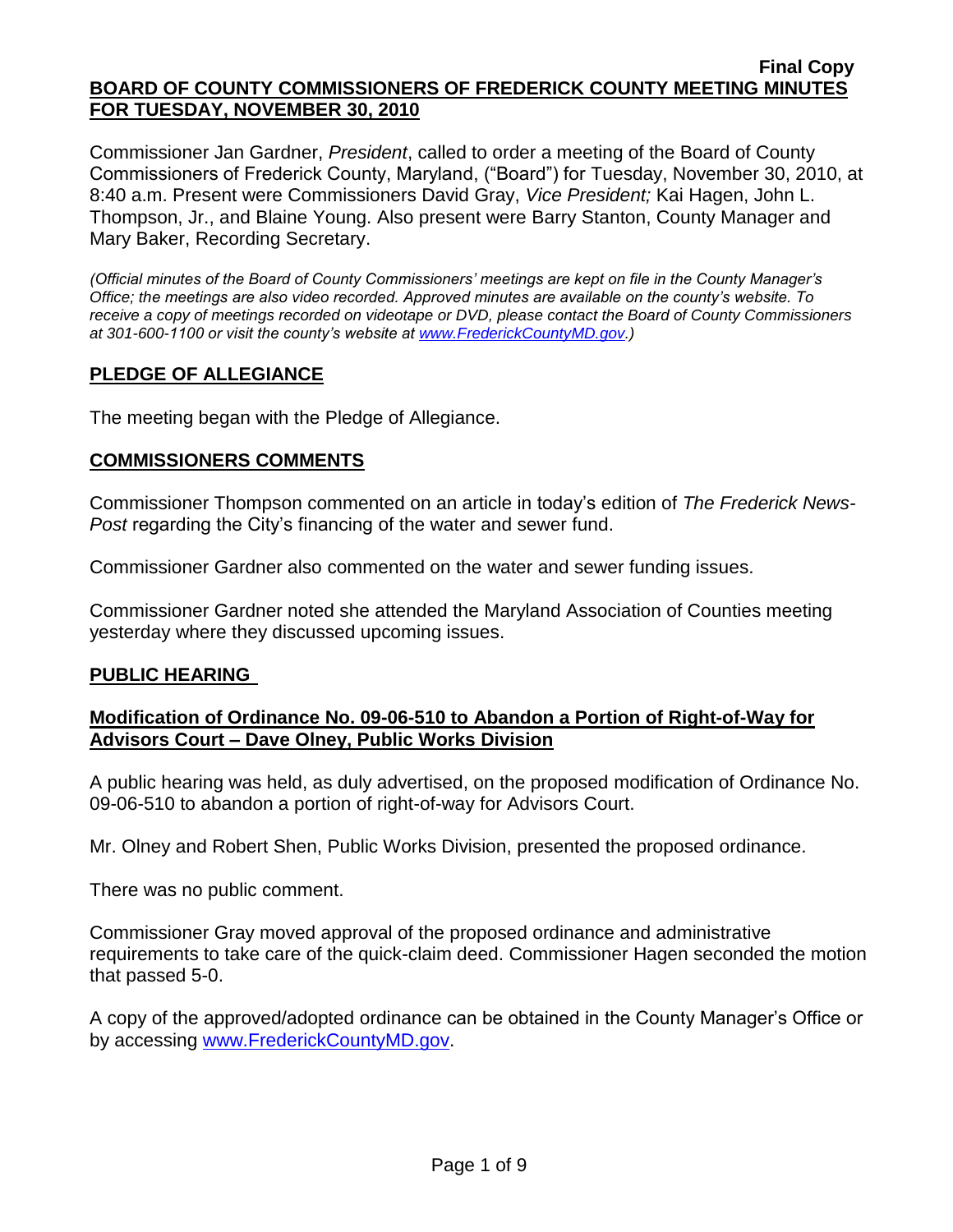# **CONSENT AGENDA**

# **BID AWARDS**

- 1. Purchasing Memo #11-63 Change Order No. 1, Emergency Removal of Solids at New Design Road Waste Water Treatment Plant, Lagoon #2 and Budget Transfer Award to: Synagro Mid-Atlantic, Inc. Award amount: \$219,600
- 2. Purchasing Memo #11-83 RFP #11-16, Gymnastic Instructor for Parks and Recreation Program Classes Award to: Perfect Balance Award amount: \$77,000
- 3. Purchasing Memo #11-88 Workstation for Backup 911 Center (Piggyback) Award to: Xybix Systems, Inc. Award amount: \$132,135
- 4. Purchasing Memo #11-95 Independent Contractors for Snow Removal Services Award to: Various Contractors Award amount: Various amounts depending on vehicles used and necessity
- 5. Purchasing Memo #11-96 Bid #11-CP-64, Emmitsburg Community Center Roof Replacement Award to: Bonded Applicators, Inc. Award amount: \$101,265

# **CHANGE ORDERS**

- 1. Francis Scott Key Gateway Shoppes, Contract No. 358-SW, Change Order No. 2 Chuck Nipe, Public Works Division
- 2. Villages of Urbana Boxwood Section M22-A, Contract No. 208 BT-SW, Change Order No. 6 - Chuck Nipe, Public Works Division

## **EASEMENT**

1. Linton at Ballenger, Section 2 - Alan Linton Boulevard East, Temporary Turnaround Easement - Betsy Smith, Permitting and Development Review Division

# **GRANTS**

- 1. FY 11 Child Support Cooperative Reimbursement Agreement Susan Little, Office of the State's Attorney
- 2. Maryland Business Works Additional American Recovery and Reinvestment Act (ARRA) Funding - Laurie Holden, Economic Development Division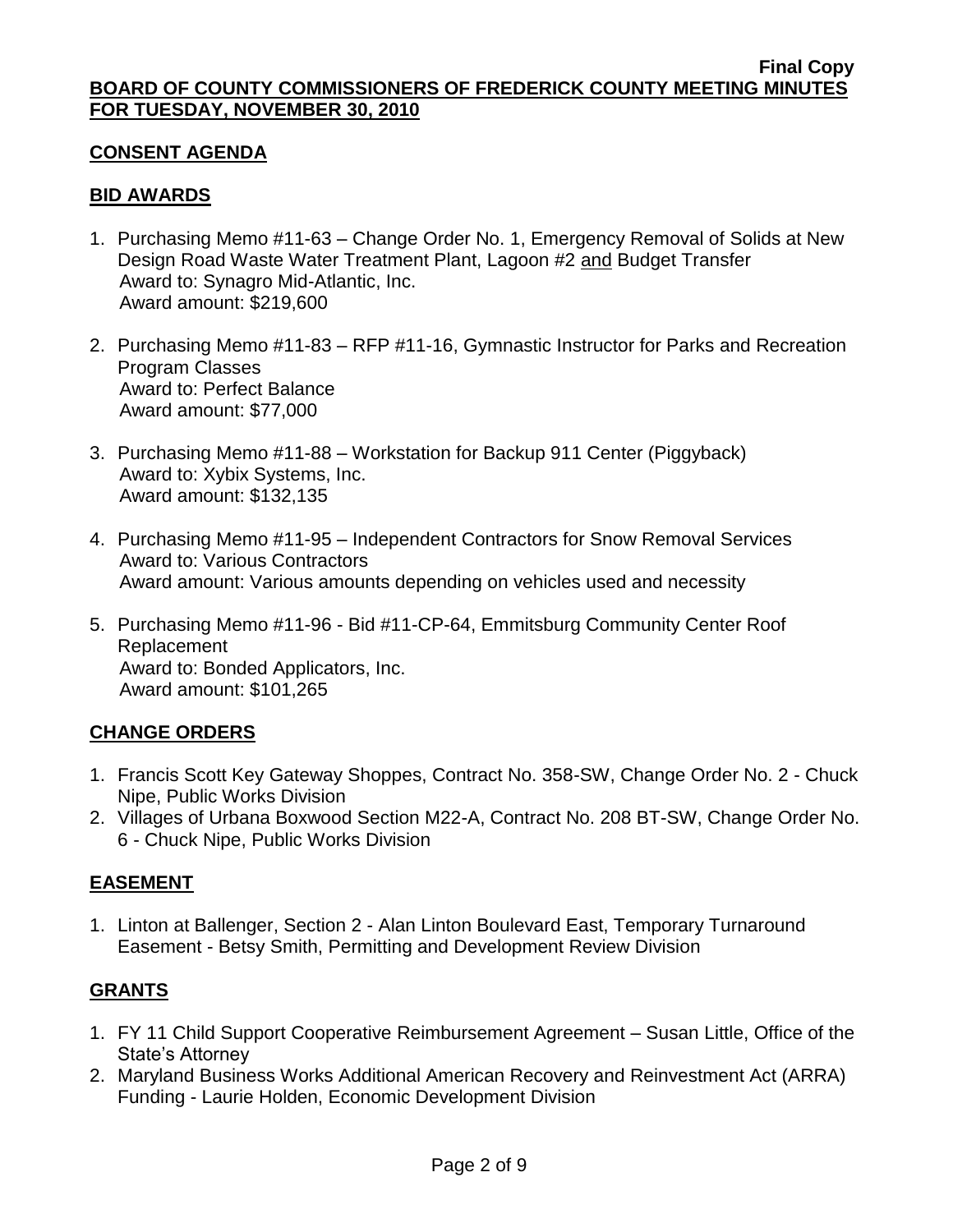Commissioner Thompson requested to have a separate vote on Grant #1 and Grant #2.

Commissioner Hagen moved approval of the consent agenda as presented with the exception of Grant #1 and Grant #2. Commissioner Gray seconded the motion that passed 5-0.

Commissioner Hagen moved approval of Grant #1 and Grant #2 as presented. Commissioner Gray seconded the motion that passed 4-1 with Commissioner Thompson opposed.

# **ADMINISTRATIVE BUSINESS**

## **Approval of Board of County Commissioners' Meeting Minutes**

The Board unanimously approved the following meeting minutes as presented.

- ◆ Tuesday, November 16, 2010
- Tuesday, November 16, 2010 Afternoon
- Tuesday, November 16, 2010 Evening
- ◆ Thursday, November 18, 2010

# **Decision Regarding the Proposed Changes to the Frederick County Retirement Plan - Fourteenth Amendment - Tracy Lobuts, Human Resources Division**

Ms. Lobuts presented the proposed ordinance noting the public hearing on this issue was held on Tuesday, November 16.

A copy of the approved/adopted ordinance can be obtained in the County Manager's Office or by accessing [www.FrederickCountyMD.gov.](file://NT1S5/BOCC/BOCC/BOCC%20Minutes/Mary)

## **Decision Regarding the Proposed Changes to the Frederick County Retirement Plan - Fifteenth Amendment - Tracy Lobuts, Human Resources Division**

Ms. Lobuts presented the proposed ordinance noting the public hearing on this issue was held on Tuesday, November 16.

Commissioner Gray moved approval of the proposed ordinance regarding the fourteenth and fifteenth amendments to be effective today's date. Commissioner Thompson seconded the motion that passed 5-0.

A copy of the approved/adopted ordinance can be obtained in the County Manager's Office or by accessing [www.FrederickCountyMD.gov.](file://NT1S5/BOCC/BOCC/BOCC%20Minutes/Mary)

# **Bid Award - Purchasing Memo #11-73 – Fire Suppression System for Interagency Technologies Division Data Center with SimplexGrinnell – Hal Good, Finance Division**

Mr. Good presented the proposed bid award.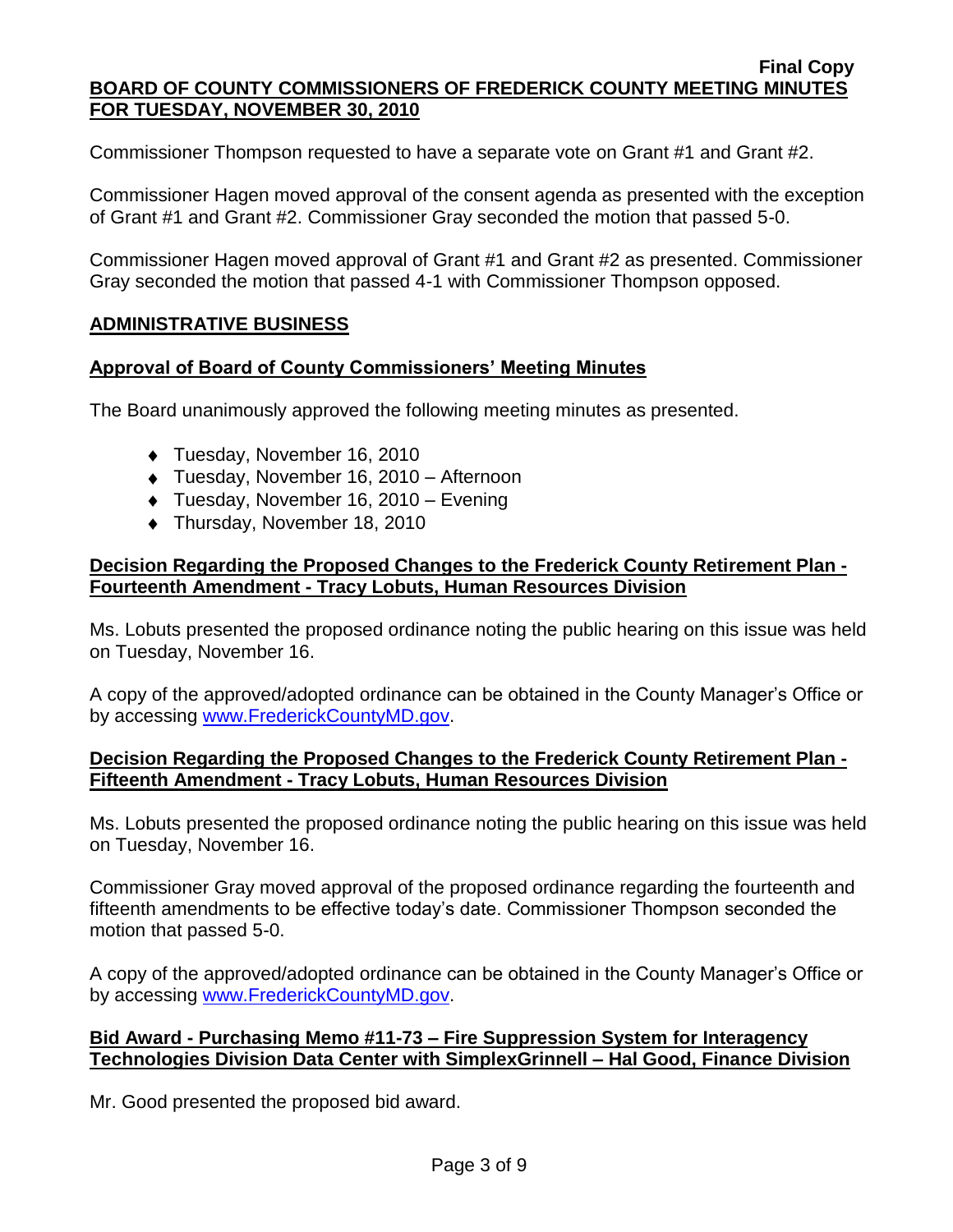Commissioner Gray moved approval of Purchasing Memo #11-73 as presented. Commissioner Hagen seconded the motion that passed 5-0.

## **Bid Award - Purchasing Memo #11-82 – Amendment to Add On-Site Dental Services to the ConMed Medical Services Agreement for Inmates at the Adult Detention Center – Hal Good, Finance Division**

Mr. Good presented the proposed bid award.

Commissioner Gray moved approval of Purchasing Memo #11-82 as presented. Commissioner Hagen seconded the motion that passed 5-0.

## **Easement to Monocacy Land Company LLC - Urbana Farm Property - Austin Abraham, Management Services Division**

Mr. Abraham presented the proposed easement.

Commissioner Gray moved approval of the easement as presented. Commissioner Young seconded the motion that passed 5-0.

# **WORKSESSION**

# **Appointments/Reappointments to Boards/Commissions/Committees - Joyce Grossnickle, Office of the County Manager**

## Commission on Aging

There was no public comment.

Commissioner Gray moved to reappoint Ms. RaeAnn Butler, Mr. Harold Ehart and Dr. Robert Wannemacher and to appoint Ms. Mary Rice and Ms. Debra Savageau to serve terms to expire December 31, 2013. Commissioner Hagen seconded the motion that passed 5-0.

## Substance Abuse Council

There was no public comment.

Commissioner Gray moved to reappoint Ms. Iris Lehman to serve a four-year term to expire June 30, 2014. Commissioner Young seconded the motion that passed 5-0.

## **COMMISSIONERS COMMENTS**

Each commissioner reflected on their service and accomplishments over the past four years as today was the last meeting for this Board.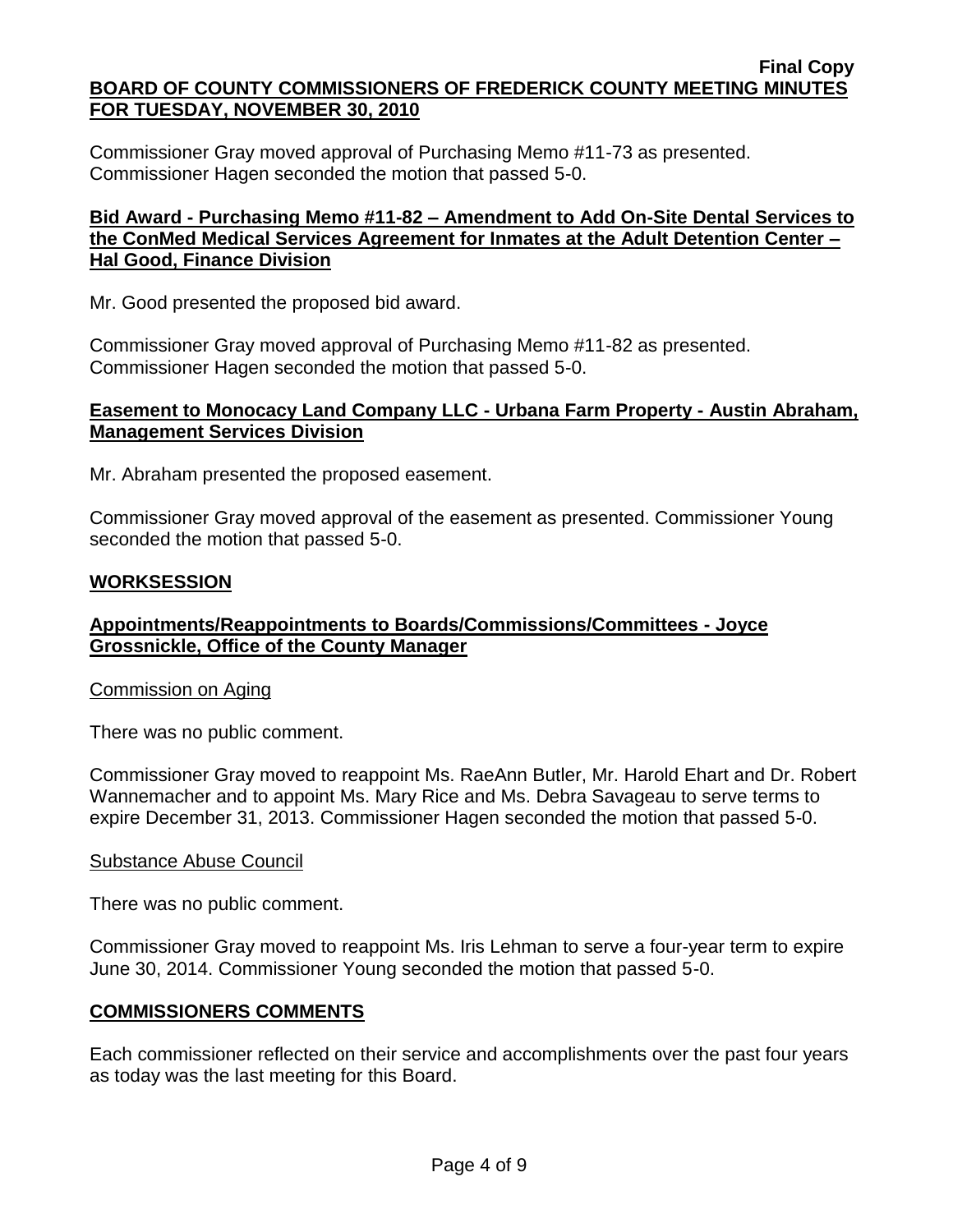# **PUBLIC COMMENTS**

**Janice Spiegel** 

# **QUESTIONS – PRESS**

None.

# **CLOSED SESSION**

Commissioner Gray moved to proceed into closed session in accordance with Maryland Annotated Code State Government Article § 10-508(a)(3) to consider the acquisition of real property for a public purpose and matters directly related thereto. Commissioner Hagen seconded the motion that passed 5-0.

# **ADJOURN**

The meeting adjourned at 10:00 a.m.

Mary E. Baker Recording Secretary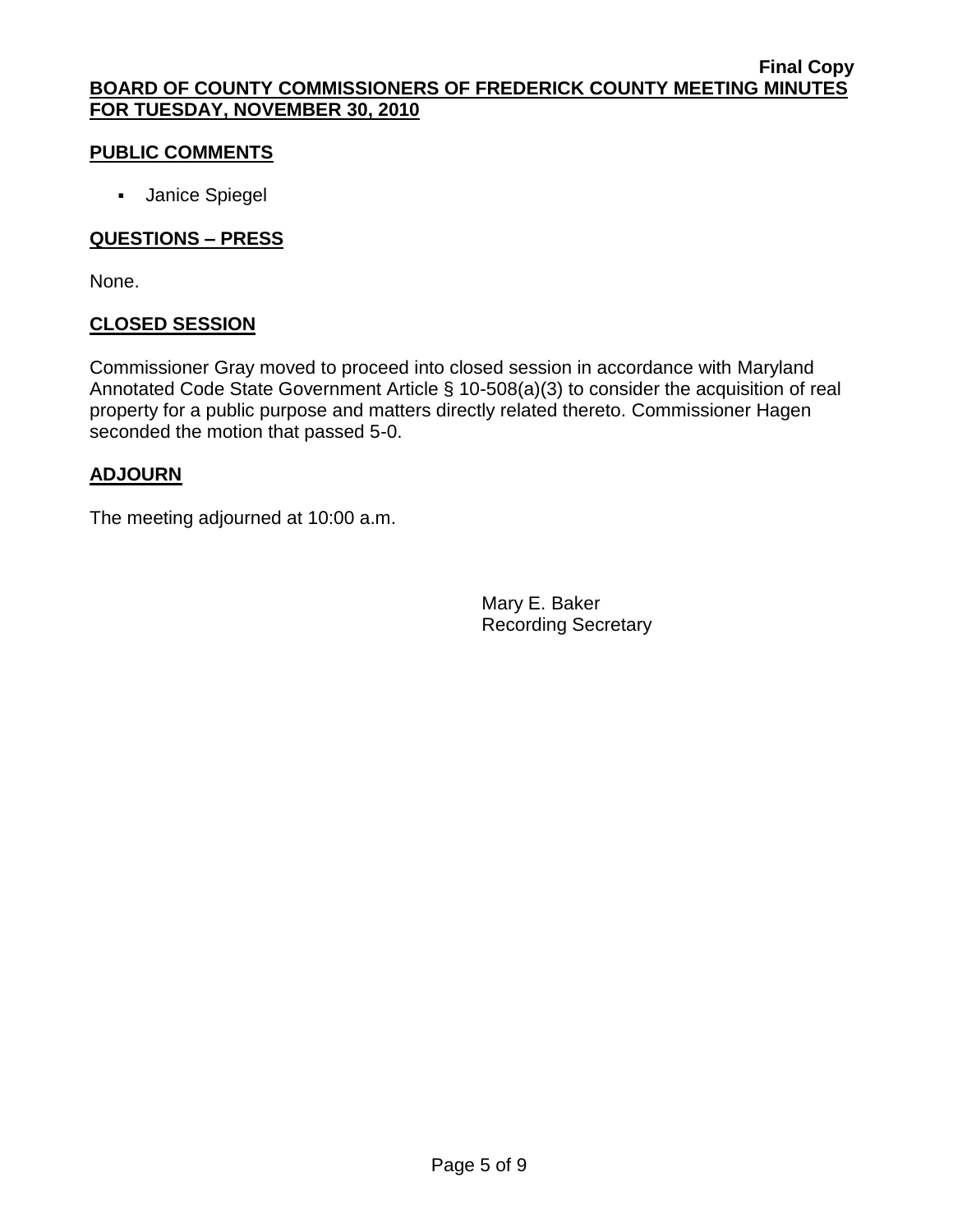## **FORM OF STATEMENT FOR CLOSING THE MEETING OF TUESDAY, NOVEMBER 30, 2010**

# **STATUTORY AUTHORITY TO CLOSE SESSION**

### **State Government Article §10-508(a):**

(3) To consider the acquisition of real property for a public purpose and matters directly related thereto.

#### **Motion:**

In open session Commissioner Gray moved to proceed into closed session in accordance with Maryland Annotated Code State Government Article § 10-508(a)(3) to consider the acquisition of real property for a public purpose and matters directly related thereto. Commissioner Hagen seconded the motion that passed 5-0.

#### **Time and Location:**

10:10 a.m. – Third Floor Meeting Room, Winchester Hall

#### **Topic to be Discussed:**

To consider the acquisition of land for park purposes.

Mary Baker Recording Secretary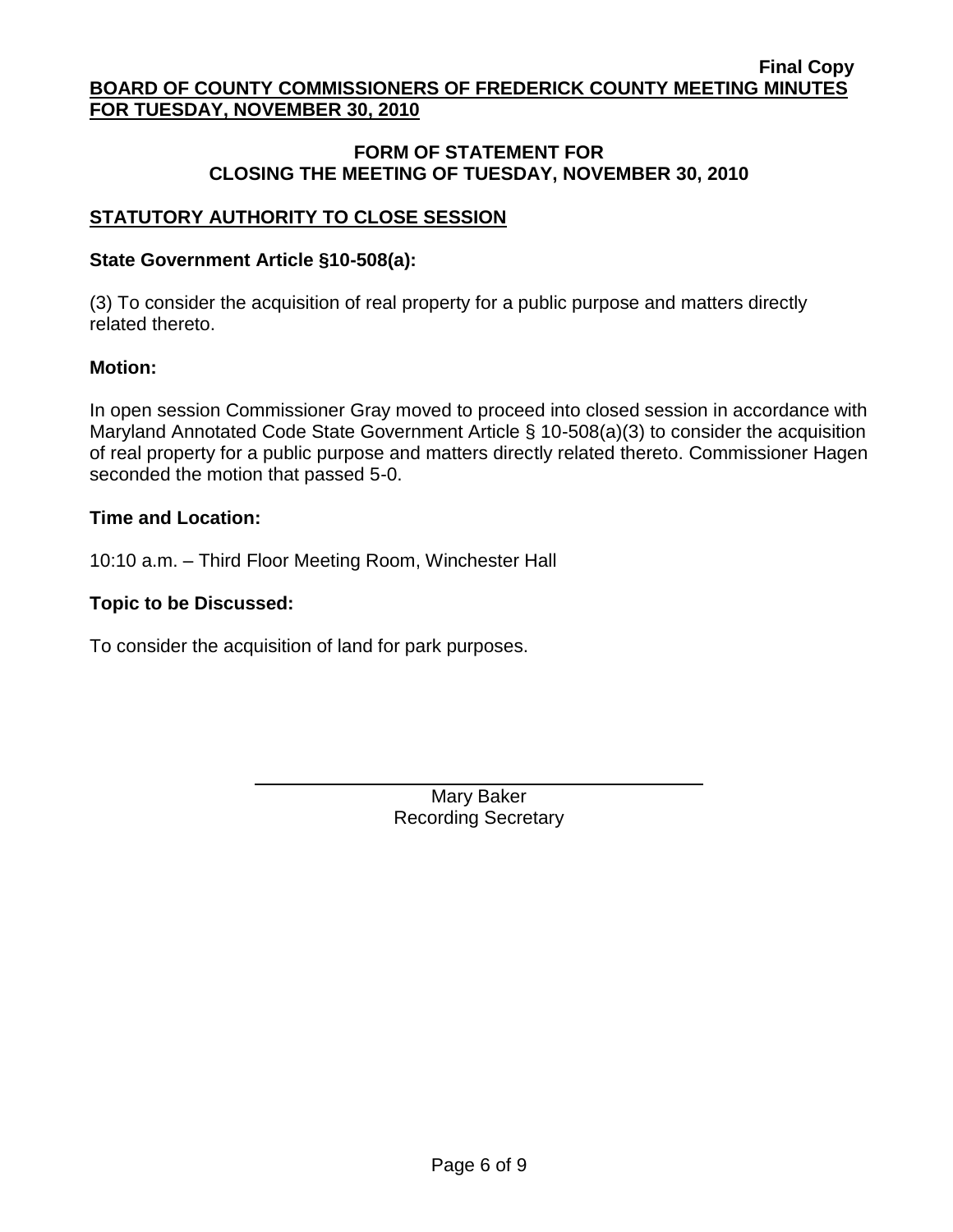## **FORM OF STATEMENT FOR CLOSING THE MEETING OF TUESDAY, NOVEMBER 30, 2010**

# **STATUTORY AUTHORITY TO CLOSE SESSION**

### **State Government Article §10-508(a):**

(3) To consider the acquisition of real property for a public purpose and matters directly related thereto.

#### **Motion:**

In open session Commissioner Gray moved to proceed into closed session in accordance with Maryland Annotated Code State Government Article § 10-508(a)(3) to consider the acquisition of real property for a public purpose and matters directly related thereto. Commissioner Hagen seconded the motion that passed 5-0.

#### **Time and Location:**

10:10 a.m. – Third Floor Meeting Room, Winchester Hall

#### **Topic to be Discussed:**

To discuss acquisition of property for roadway improvements.

Mary Baker Recording Secretary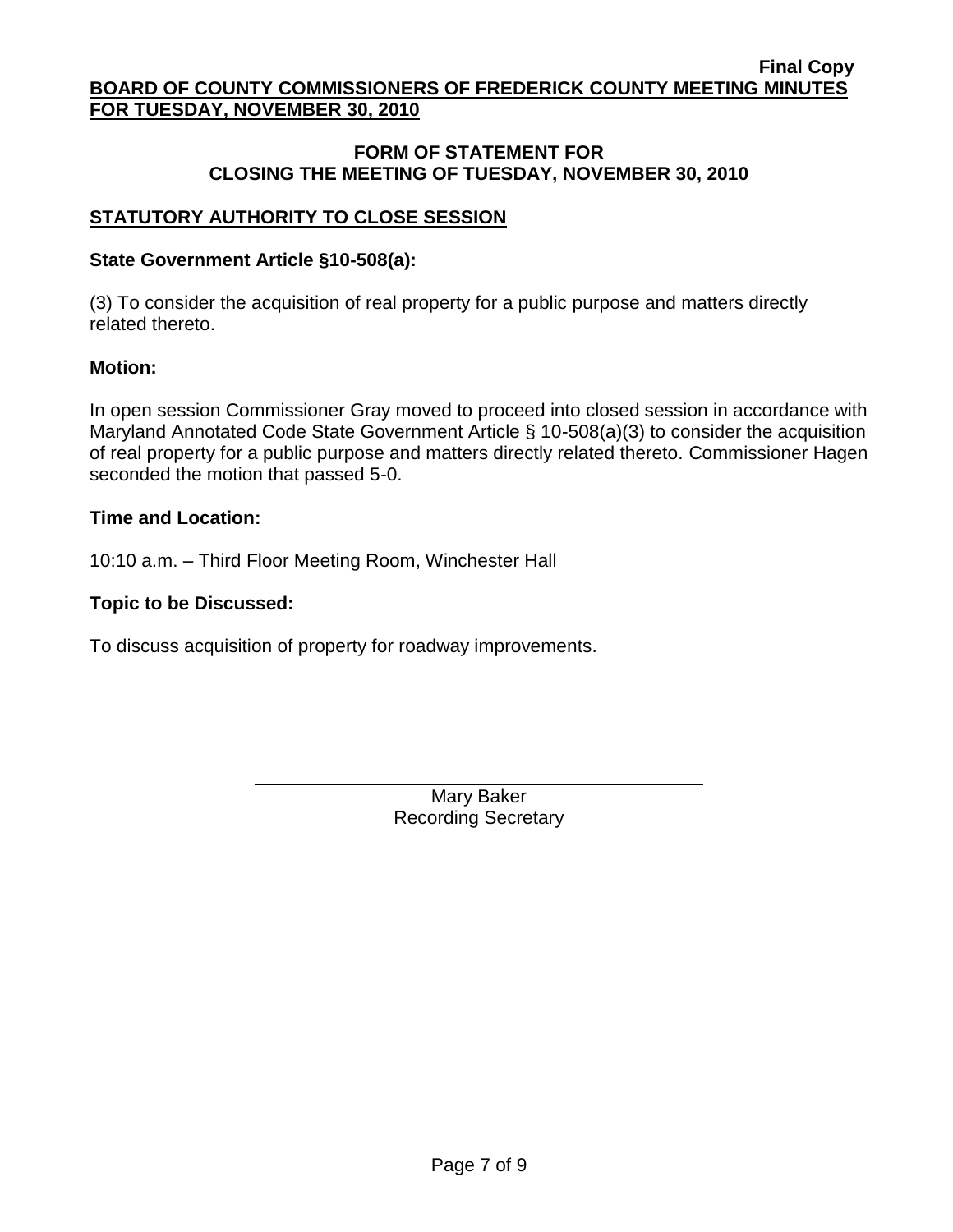## **FORM OF STATEMENT FOR MINUTES OF NEXT OPEN MEETING ON WEDNESDAY, DECEMBER 1, 2010, FOLLOWING THE CLOSED MEETING OF TUESDAY, NOVEMBER 30, 2010**

# **STATUTORY AUTHORITY TO CLOSE SESSION**

## **State Government Article §10-508(a):**

(3) To consider the acquisition of real property for a public purpose and matters directly related thereto.

# **Motion:**

In open session Commissioner Gray moved to proceed into closed session in accordance with Maryland Annotated Code State Government Article § 10-508(a)(3) to consider the acquisition of real property for a public purpose and matters directly related thereto. Commissioner Hagen seconded the motion that passed 5-0.

# **Time and Location:**

10:10 a.m. – Third Floor Meeting Room, Winchester Hall

# **Others in attendance:**

B. Stanton, J. Mathias, W. Kearney, M. Chomel, C. Chamberlain, P. Dial, B. Hicks, T. Meunier and M. Baker

# **Topic Discussed:**

To consider the acquisition of land for park purposes.

# **Action Taken:**

The Board provided direction to staff.

Mary Baker Recording Secretary